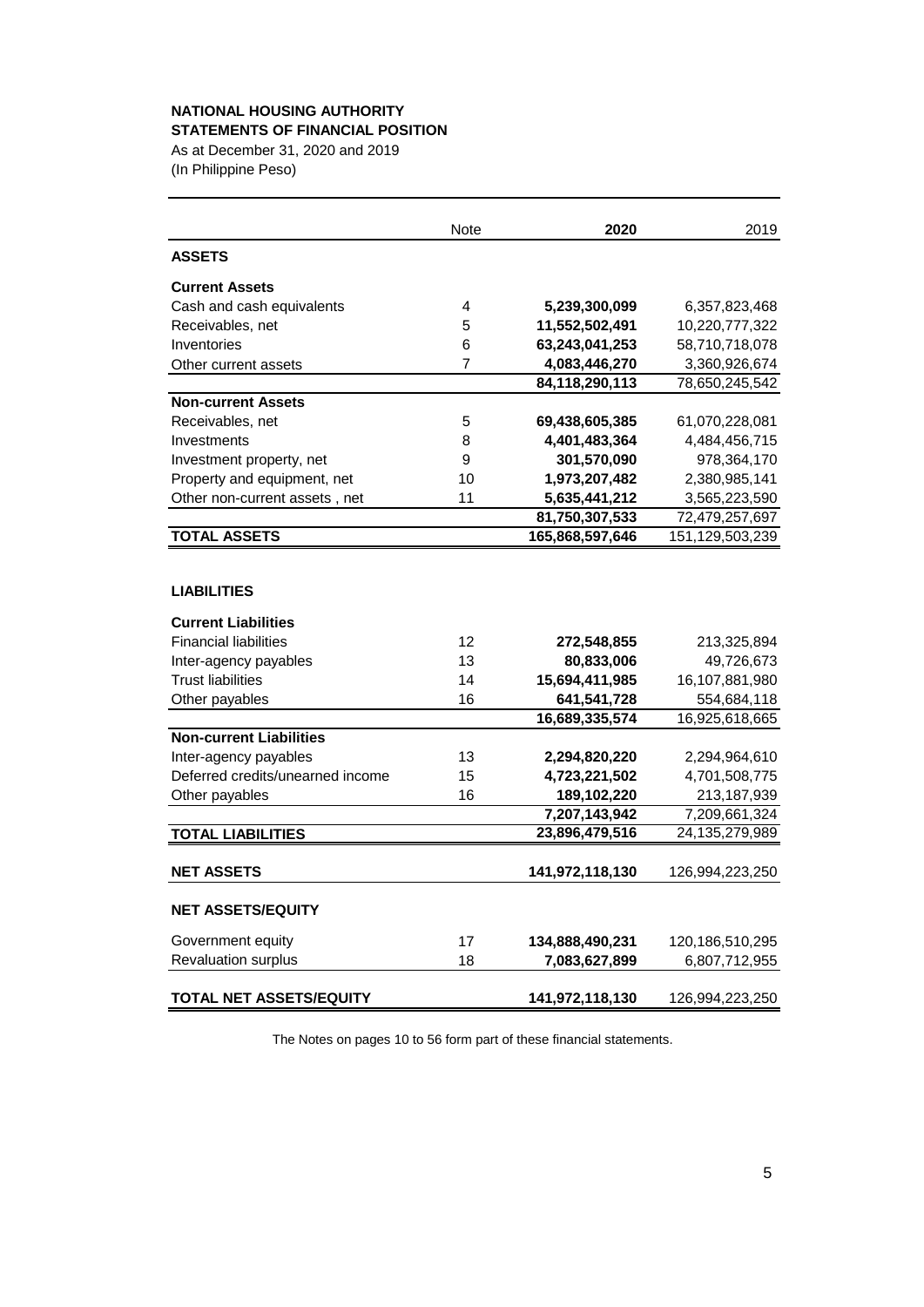# **NATIONAL HOUSING AUTHORITY STATEMENTS OF FINANCIAL PERFORMANCE**

For the Years Ended December 31, 2020 and 2019 (In Philippine Peso)

|                                         | Note | 2020            | 2019               |
|-----------------------------------------|------|-----------------|--------------------|
|                                         |      |                 |                    |
| <b>REVENUE</b>                          |      |                 |                    |
| <b>Business income</b>                  | 20   | 1,993,440,017   | 1,541,217,863      |
| Service income                          | 20   | 28,692,177      | 58,371,753         |
| Shares, grants and donations            | 21   | 0               | 247,121,385        |
|                                         |      | 2,022,132,194   | 1,846,711,001      |
|                                         |      |                 |                    |
| <b>CURRENT OPERATING EXPENSES</b>       |      |                 |                    |
| Personnel services                      | 22   | 1,204,988,519   | 1,067,095,308      |
| Maintenance and other operating expense | 23   | 685,199,428     | 672,923,191        |
| <b>Financial assistance</b>             | 24   | 5,994,000       | 8,987,721          |
| <b>Financial expenses</b>               | 25   | 116,889         | 296,716            |
| Non-cash expenses                       | 26   | 115,632,282     | 67,657,116         |
|                                         |      | 2,011,931,118   | 1,816,960,052      |
|                                         |      |                 |                    |
| <b>SURPLUS FROM OPERATIONS</b>          |      | 10,201,076      | 29,750,949         |
| Non-operating income - net              | 27   | 34,766,361      | 18,029,898         |
| Discounts and rebates                   |      | (14, 945, 176)  | (21,297,800)       |
|                                         |      |                 |                    |
| <b>SURPLUS BEFORE SUBSIDY</b>           |      | 30,022,261      | 26,483,047         |
| <b>Subsidy from National Government</b> | 19   | 18,140,572,996  | 13,857,143,830     |
| Financial assistance/subsidy - others   | 24   | (4,888,800,387) | (5, 151, 992, 499) |
| <b>Net Subsidy</b>                      |      | 13,251,772,609  | 8,705,151,331      |
|                                         |      |                 |                    |
| <b>NET SURPLUS</b>                      |      | 13,281,794,870  | 8,731,634,378      |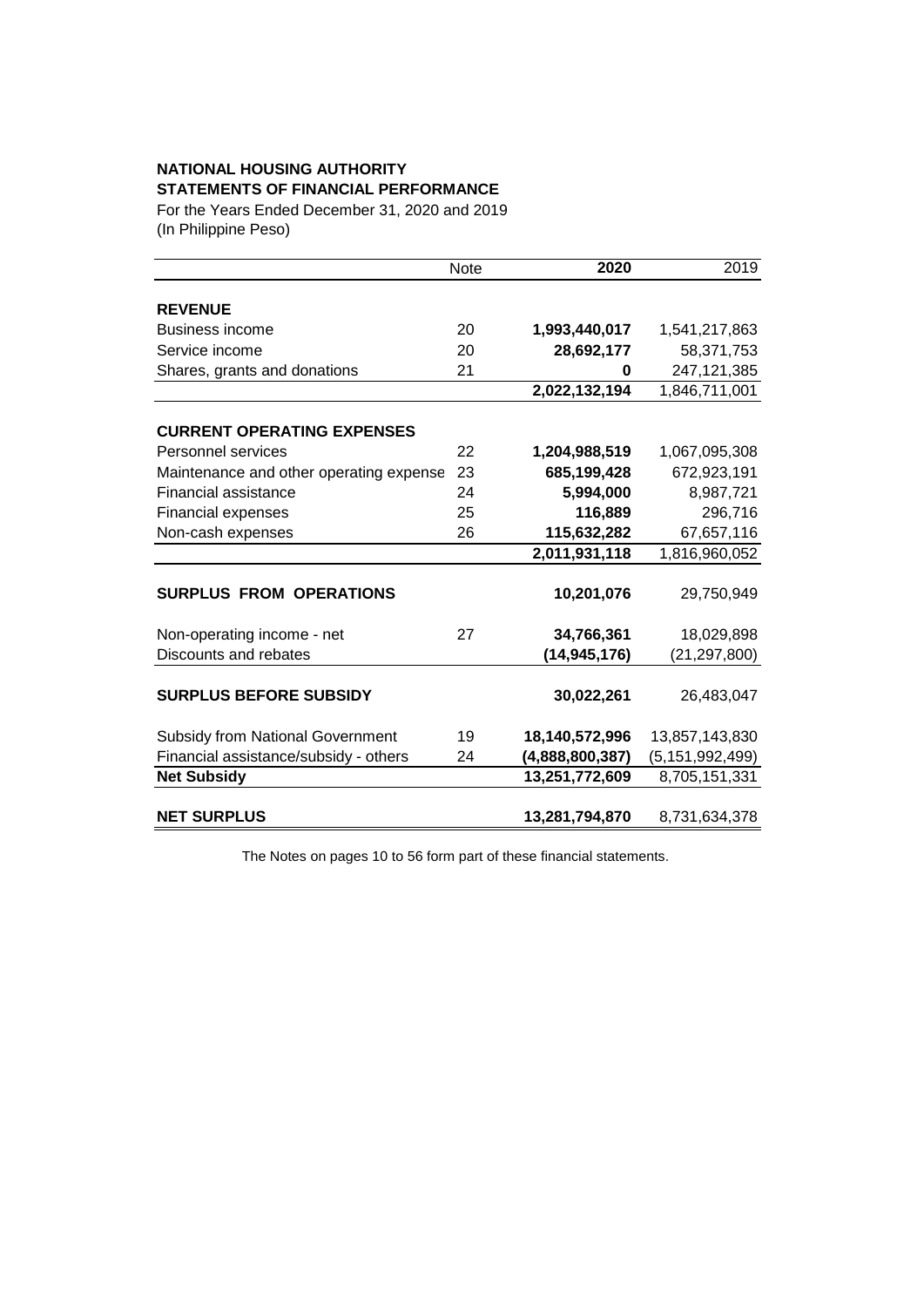#### **NATIONAL HOUSING AUTHORITY STATEMENTS OF CHANGES IN NET ASSETS/EQUITY**

For the Years Ended December 31, 2020 and 2019 (In Philippine Peso)

|                                                                                        | <b>Accumulated</b><br>surplus<br>(Note 17) | <b>Government</b><br>equity<br>(Note 17) | <b>Contributed</b><br>capital<br>(Note 17) | <b>Revaluation</b><br>surplus<br>(Note 18) | <b>Total</b>    |
|----------------------------------------------------------------------------------------|--------------------------------------------|------------------------------------------|--------------------------------------------|--------------------------------------------|-----------------|
| <b>BALANCE, JANUARY 1, 2020</b>                                                        | 113,798,796,807                            | 2,893,406,770                            | 3,494,306,718                              | 6,807,712,955                              | 126,994,223,250 |
| Changes in Net Assets/Equity for CY 2020                                               |                                            |                                          |                                            |                                            |                 |
| Surplus for the period                                                                 | 13,281,794,870                             | 0                                        | 0                                          | 0                                          | 13,281,794,870  |
| Dividends payable for the year<br>Adjustments:                                         | (15,011,130)                               | 0                                        | $\bf{0}$                                   | 0                                          | (15,011,130)    |
| Accrued rental and interest receivables                                                | 1,316,257,389                              | 0                                        | 0                                          | 0                                          | 1,316,257,389   |
| Restructuring of matured accounts                                                      | 3,679,955                                  | 0                                        | 0                                          | 0                                          | 3,679,955       |
| Impairment loss on dormant accounts receivable                                         | 43,172,316                                 | 0                                        | 0                                          | 0                                          | 43,172,316      |
| Adjustments of prior years' personnel services<br>and MOOE                             | 15,307,218                                 | 0                                        | 0                                          | 0                                          | 15,307,218      |
| Adjustment on Accumulated depreciation on                                              |                                            |                                          |                                            |                                            |                 |
| Investment property                                                                    | 35,118,273                                 | 0                                        | 0                                          | 0                                          | 35,118,273      |
| Collections of interest expenses                                                       | 21,580,810                                 |                                          |                                            |                                            | 21,580,810      |
| Appraisal surplus of Manggahan Floodway Residential                                    | 0                                          | 0                                        | 80,235                                     | 0                                          | 80,235          |
| Appraisal surplus of lot sold to National                                              |                                            |                                          |                                            |                                            |                 |
| Kidney and Transplant Institue                                                         | 0                                          | 0                                        | 0                                          | 275,914,944                                | 275,914,944     |
| <b>BALANCE, DECEMBER 31, 2020</b>                                                      | 128,500,696,508                            | 2,893,406,770                            | 3,494,386,953                              | 7,083,627,899                              | 141,972,118,130 |
|                                                                                        |                                            |                                          |                                            |                                            |                 |
| BALANCE, JANUARY 1, 2019                                                               | 105,014,737,057                            | 2,893,406,770                            | 3,494,306,718                              | 6,244,821,312                              | 117,647,271,857 |
| Changes in Net Assets/Equity for CY 2019                                               |                                            |                                          |                                            |                                            |                 |
| Surplus for the period                                                                 | 8,731,634,378                              | 0                                        | 0                                          | 0                                          | 8,731,634,378   |
| Dividends payable for the year                                                         | (13, 241, 523)                             | 0                                        | 0                                          | 0                                          | (13,241,523)    |
| Adjustments Note 35.2 :                                                                | 97,957,145                                 | 0                                        | 0                                          | 0                                          | 97,957,145      |
| Collections of prior years' interest income<br>Accrued rental and interest receivables | $-40,335,356$                              | 0                                        | 0                                          | 0                                          | (40, 335, 356)  |
| Restructuring of matured accounts                                                      | 37,428,134                                 | 0                                        | 0                                          | 0                                          | 37,428,134      |
| Impairment loss on dormant accounts receivable                                         | $-31,998,274$                              | 0                                        | $\Omega$                                   | 0                                          | (31,998,274)    |
| Adjustments of prior years' personnel services                                         |                                            |                                          |                                            |                                            |                 |
| and MOOE                                                                               | 3,437,328                                  | 0                                        | 0                                          | 0                                          | 3,437,328       |
| Adjustment in Property and equipment                                                   | $-822,082$                                 | $\Omega$                                 | 0                                          | 0                                          | (822,082)       |
| Appraisal surplus of lot sold to National                                              |                                            |                                          |                                            |                                            |                 |
| Kidney and Transplant Institue                                                         | 0                                          | $\Omega$                                 | 0                                          | 562,891,643                                | 562,891,643     |
| BALANCE, DECEMBER 31, 2019                                                             | 113,798,796,807                            | 2,893,406,770                            | 3,494,306,718                              | 6,807,712,955                              | 126,994,223,250 |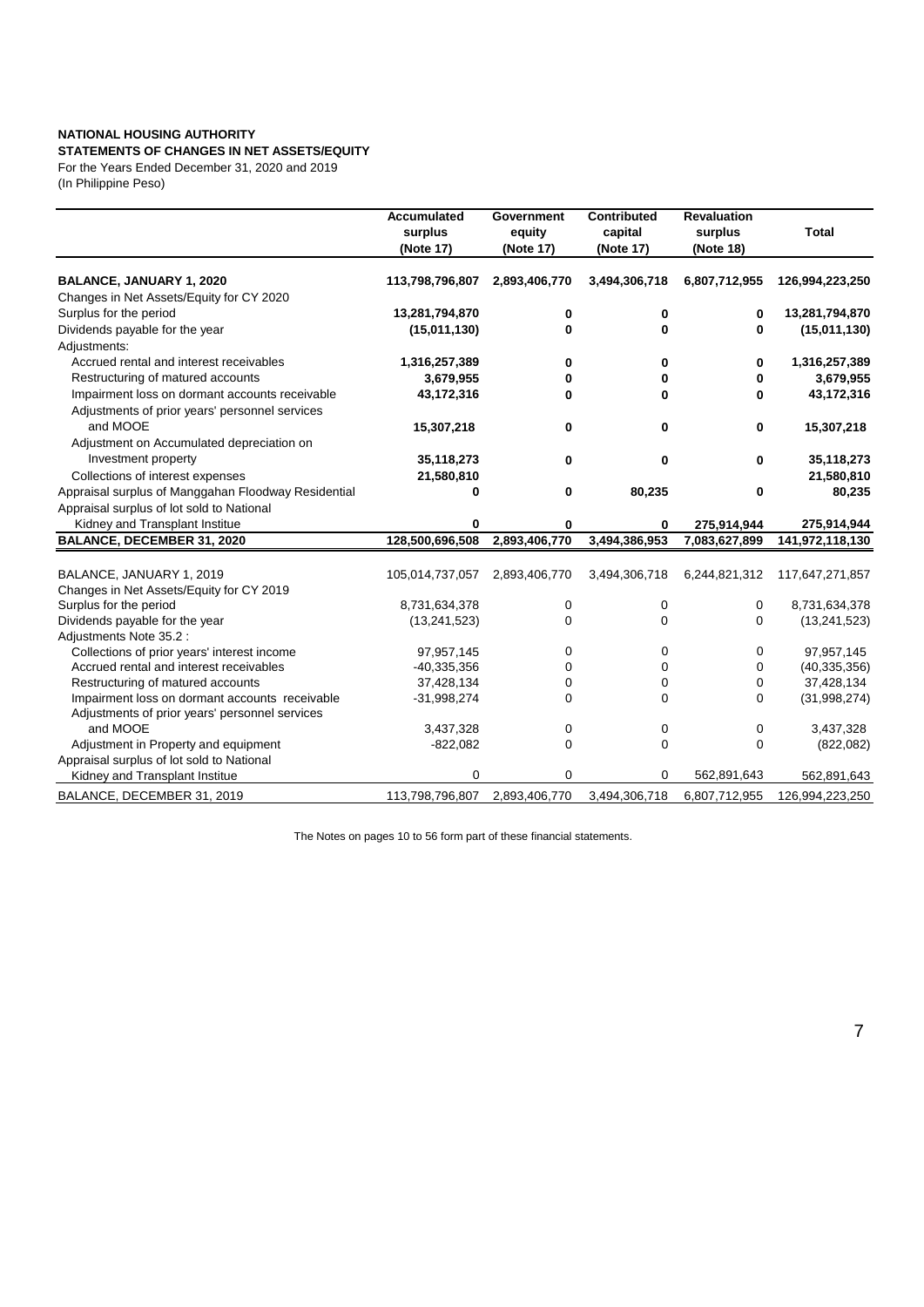### **NATIONAL HOUSING AUTHORITY**

**STATEMENTS OF CASH FLOWS**

For the Years Ended December 31, 2020 and 2019 (In Philippine Peso)

|                                                        | <b>Note</b> | 2020               | 2019                       |
|--------------------------------------------------------|-------------|--------------------|----------------------------|
| <b>CASH FLOWS FROM OPERATING ACTIVITIES</b>            |             |                    |                            |
| Subsidy from National Government                       | 19          | 18,140,572,996     | 13,857,143,830             |
| Cash borrowed from (reverted to) trust funds           |             | (2,784,863,068)    | 4,985,506,526              |
| Collections from awardees/beneficiaries/entities       |             | 1,845,478,966      | 1,754,456,081              |
| Other collections                                      |             | 0                  | 41,661,576                 |
| Interest earned on savings/time deposit                |             | 7,550,270          | 7,227,360                  |
| Cash paid to suppliers and employees                   |             | (2, 187, 061, 818) | (2, 157, 252, 147)         |
| Disbursements made for:                                |             |                    |                            |
| Various calamity projects                              |             | (4,929,632,463)    | (1,980,988,840)            |
| Various resettlement projects                          |             | (4,685,971,891)    | (1,809,070,361)            |
| Rehabilitation of most affected areas in Marawi City   |             | (1, 173, 594, 548) | (1,801,683,531)            |
| <b>AFP/PNP Housing Projects</b>                        |             | (2,890,146,404)    | (1,738,940,958)            |
| Northrail/Southrail/North Triangle Relocation Projects |             | (11, 120, 351)     | (70, 772, 399)             |
| Other housing programs/projects                        |             | (2, 190, 937, 030) | (8, 119, 149, 902)         |
| Cash paid for the acquisition of raw land              |             | (50,086,555)       |                            |
| Remittances to other agencies under Trust Agreement    |             | (4,534,344)        | 0                          |
| Financial expenses                                     | 25          | (116, 889)         | (296, 716)                 |
| Net cash provided by (used in) operating activities    |             | (914, 463, 129)    | 2,967,840,519              |
| <b>CASH FLOWS FROM INVESTING ACTIVITIES</b>            |             |                    |                            |
| Purchase of property and equipment                     |             | (190, 930, 784)    | (508, 106, 164)            |
| Collections on sale of unserviceable property          |             | 112,067            |                            |
| Net cash used in investing activities                  |             | (190, 818, 717)    | 255,677<br>(507, 850, 487) |
|                                                        |             |                    |                            |
| <b>CASH FLOWS FROM FINANCING ACTIVITY</b>              |             |                    |                            |
| Dividends paid to the National Government              |             | (13, 241, 523)     | (32, 262, 771)             |
| Net cash used in financing activity                    |             | (13, 241, 523)     | (32, 262, 771)             |
| NET INCREASE (DECREASE) IN CASH AND CASH EQUIVALENTS   |             | (1, 118, 523, 369) | 2,427,727,261              |
| CASH AND CASH EQUIVALENTS AT BEGINNING OF YEAR         |             | 6,357,823,468      | 3,930,096,207              |
| <b>CASH AND CASH EQUIVALENTS AT END OF YEAR</b>        | 4           | 5,239,300,099      | 6,357,823,468              |